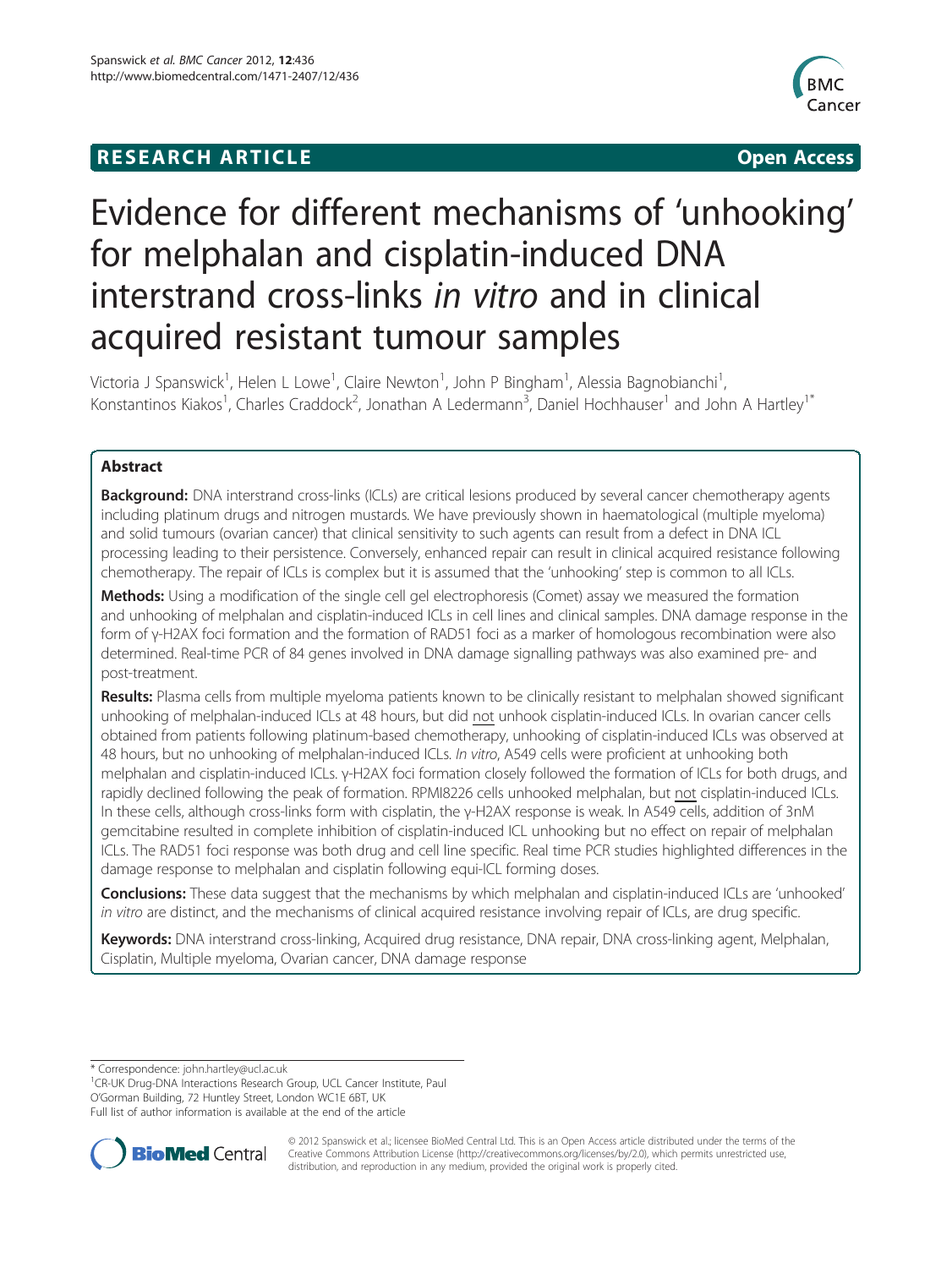# Background

DNA cross-linking agents such as the nitrogen mustards (melphalan, chlorambucil, cyclophosphamide, ifosfamide), platinum drugs (cisplatin, carboplatin, oxaliplatin), chloroethylnitrosoureas (carmustine, lomustine), the alkylalkane sulphonate busulphan and the natural product mitomycin C are widely used drugs as both single agents (including in a high-dose setting) and as components of many combination chemotherapy regimens [[1,2\]](#page-11-0). In addition, more selective cross-linking agents such as SJG-136 (SG2000) continue to be developed [[3,4\]](#page-11-0). Bi-functional covalent modification (cross-linking) of DNA is essential for antitumor activity with these drugs [[5,6\]](#page-11-0). In particular, the DNA interstrand cross-link (ICL) which covalently links together bases on opposite strands of the DNA helix, and which normally only account for a small proportion (1-10%) of total DNA adducts, present a serious threat to cellular survival because they inhibit fundamental processes such as DNA replication and transcription [\[1,7](#page-11-0)]. There is clear evidence that the formation and subsequent persistence of ICLs correlates with in vitro cytotoxicity [\[8,9](#page-11-0)].

In a previous study, using a modification of the single cell gel electrophoresis (Comet) assay, we measured formation and repair of DNA ICLs in plasma cells from melphalan-naïve and melphalan-treated patients (i.e. those who had relapsed after a melphalan-conditioned autologous stem cell transplant or oral melphalan therapy) [\[9](#page-11-0)]. Similar levels of dose-dependent DNA ICLs were observed in cells from both melphalan-naïve and treated patients. However, marked differences in ICL repair were observed: cells from naïve patients had no repair, whereas those from treated patients exhibited between 42-100% repair at 40 hours. In vitro sensitivity to melphalan in plasma cells was found to correlate with ICL repair. These findings suggest that a defect in ICL repair may contribute to the initial sensitivity to melphalan and that ICL repair may be an important mechanism by which melphalan acquired resistance emerges in the clinic [[10,11](#page-11-0)].

In a second study we examined ICL formation and repair in tumour cells isolated from fifty ovarian cancer patients [[12\]](#page-11-0). No significant difference in the peak level of ICL formation in tumour cells was observed between patients who were either newly diagnosed, or previously treated with, platinum-based chemotherapy (or between tumour and mesothelial cells from the same patient). In contrast, the repair of ICLs was much greater in the group of treated patients. In eight patients it was possible to obtain tumour samples prior to any chemotherapy, and also at relapse or at interval de-bulking surgery following platinum chemotherapy. In these patients the mean % repair prior to therapy was 2.85 rising to 71.23 following treatment. These data again suggest that inefficient repair of ICLs contributes to the initial clinical sensitivity, and that increased ICL repair contributes to clinical acquired resistance.

Repair of ICLs is complex and requires the concerted action of multiple pathways [[7](#page-11-0),[13](#page-11-0),[14](#page-11-0)]. Although the exact molecular mechanisms have yet to be fully elucidated, it is clear that incision around the lesion to allow 'unhooking' of the ICL from one of the two DNA strands represents a pivotal step in the repair process as it relieves the torsional stress an ICL imposes on the DNA helix and permits processing of the repair intermediates by downstream pathways. This is the step in ICL repair that can be measured using the modification of the comet assay since it detects the ability of the DNA strands to separate under alkaline conditions. A number of nucleases have been suggested to play such a role in this unhooking step, including the XPF-ERCC1 complex [[5,15](#page-11-0),[16](#page-11-0)] and the Fanconi anaemia pathway orchestrates incisions at sites of crosslinked DNA (recently reviewed in [\[17\]](#page-11-0). Regardless of the exact mechanism of unhooking, it is widely assumed that this unhooking step will be common to all DNA ICLs. In this study, however, we present evidence in vitro and in clinical samples with acquired resistance that the mechanisms of unhooking for melphalan and cisplatin-induced ICLs are distinct.

## **Methods**

## Cell lines and peripheral blood lymphocytes

A549 and RPMI8226 cell lines were purchased from the European Collection of Cell Cultures (ECACC). The human ovarian cancer cell line A2780 was established from tumour tissue from an untreated patient [\[18](#page-11-0)]. Growing A2780 cells in cisplatin and selecting for cisplatin resistance generated the stably resistant A2780cisR cell line. Both cell lines were obtained from Dr Swee Sharp, Institute of Cancer Research, Sutton, UK. RPMI8226 cells was maintained in RPMI1640 media containing 2 mM L-glutamine and 10% foetal calf serum (FCS). A549 was maintained in Dulbecco's Modified Eagles Medium (DMEM) containing 2 mM L-glutamine and 10% FCS. All cell lines were maintained in a humidified atmosphere at 37°C with 5% carbon dioxide  $(CO_2)$ and maintained in exponential growth. The cells were kept at low passage, returning to original frozen stocks every 3 to 6 months, and tested regularly for Mycoplasma.

Peripheral blood lymphocytes (PBLs) were isolated using the Vacutainer<sup>®</sup> CPT<sup>™</sup> system (Becton Dickinson, Oxford, UK). Samples were centrifuged at 1500 g for 20 minutes at room temperature. The fluffy mononuclear layer at the interface of the two layers was removed using a Pasteur pipette and transferred to a 15 ml tube. 10 ml cold RPMI 1640 tissue culture media was then added and the tube gently inverted and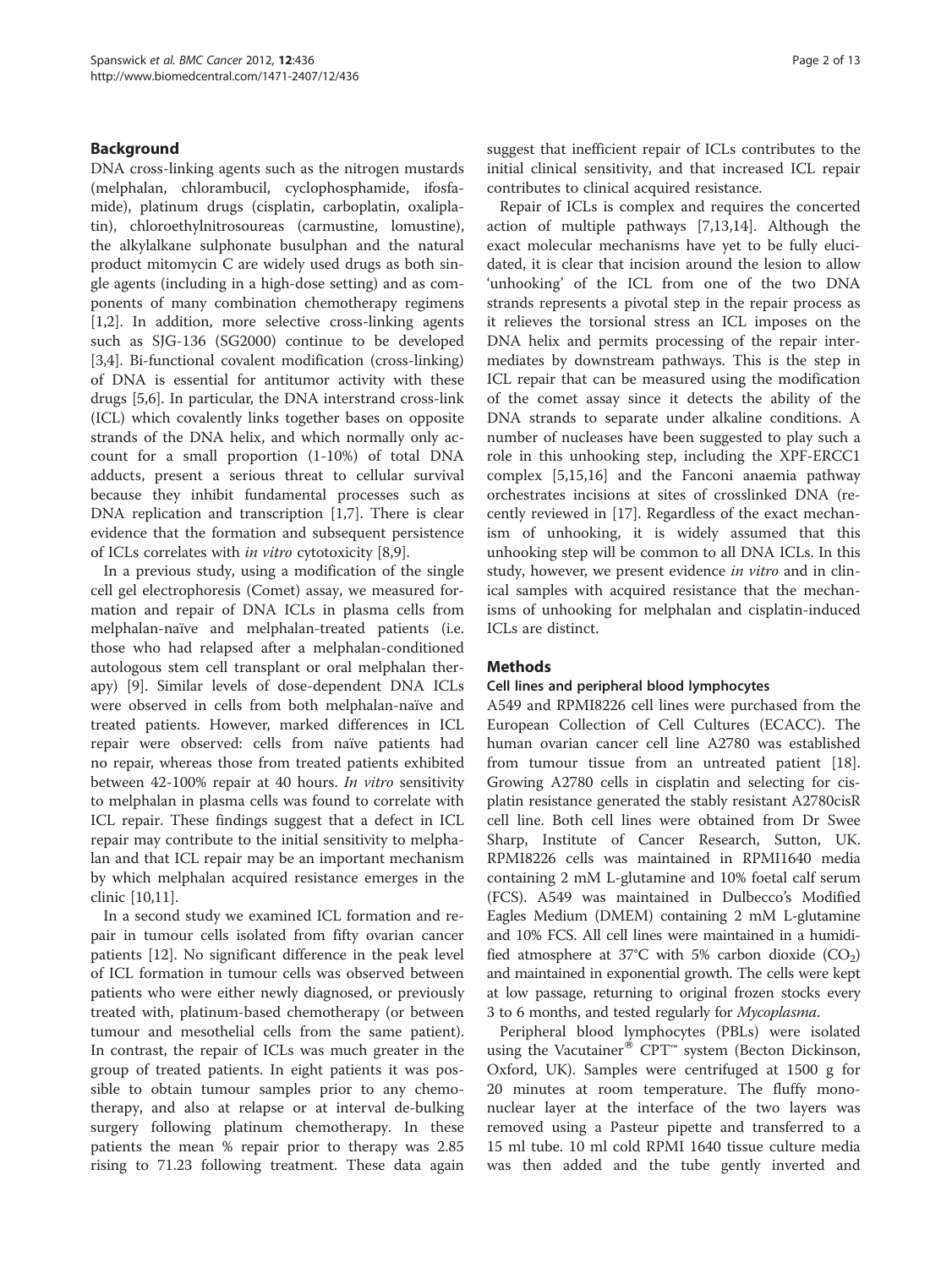centrifuged immediately at 200 g for 5 minutes at 4°C. The supernatant was then discarded and the cell pellet re-suspended in RPMI 1640 containing 10% foetal calf serum and 2 mM L-glutamine.

#### Patient samples

Plasma cells were isolated from bone marrow taken from Multiple Myeloma patients using standard Ficoll-Hypaque [[10](#page-11-0)]. Patients 1 and 2 had relapsed following vincristine, adriamycin and dexamethasome (VAD) chemotherapy, received a melphalan conditioned (200 mg/m<sup>2</sup>) autologous stem cell transplant and were known to be clinically melphalan resistant. All samples studied contained in excess of 80% plasma cells.

Ovarian cancer tumour cells taken from ovarian cancer patients either pre- or post-platinum based chemotherapy, were isolated from ascitic fluid as described in detail elsewhere [[12\]](#page-11-0). Ethics approval was gained from the Joint UCL/UCLH Committee on the Ethics of Human Research. In order to separate tumour cells from non-tumour mesothelial cells, ascitic fluid was centrifuged at 200 g for 5 minutes. Cell pellets were resuspended in DMEM containing 10% FCS and 2 mM Lglutamine and seeded into large tissue culture flasks and incubated in a humidified atmosphere at 37°C with 5%  $CO<sub>2</sub>$ . After 1 hour, the entire volume of tissue culture medium in each flask containing unattached cells was transferred into a fresh tissue culture flask and DMEM containing 10% FCS and 2 mM L-glutamine was replaced in the original flasks. Normal mesothelial cells attached to the plastic surface within the first hour, where as tumour cells required a longer period of time to detach in response to trypsin. Further purification of the tumour samples were achieved using trypsinisation until the contaminant mesothelial cells were seen to detach, while the tumour cells remained in situ.

## Drug treatment

Cell lines, PBLs and patient samples were incubated with either melphalan (Sigma Chemical Co., Poole, U.K.) or cisplatin (David Bull Laboratories, Australia) for 1 hour at 37°C and 5%  $CO<sub>2</sub>$  in a humidified atmosphere. For RPMI8226 cell line, PBLs and myeloma plasma cells, the drug was removed by centrifugation at 200 g for 5 minutes, the supernatant removed and cells re-suspended in drug-free full media. Cells were then incubated at 37°C and 5%  $CO<sub>2</sub>$  in a humidified atmosphere. For A549, A2780, A2780cisR cell lines and patient ovarian tumour cells isolated from ascitic fluid, drug treatments were carried out in 6-well plates and the media replaced with drug free medium following treatment. In order to assess DNA interstrand cross-linking and repair, samples were taken at various time points following the 1 hour drug incubation. For combination experiments, cells were treated with 3nM gemcitabine (Eli Lilly & Company, Basingstoke, U.K.) in combination with melphalan or cisplatin. Both drugs were removed as described above and cells incubated with 3nM gemcitabine for the remainder of the incubation period.

# Determination of DNA interstrand cross-link formation and its repair using the single cell gel electrophoresis (comet) assay

The details of the single cell gel electrophoresis (comet) assay used to measure DNA interstrand cross-linking and repair are described in detail elsewhere [\[19\]](#page-11-0). All procedures were carried out on ice and in subdued lighting. All chemicals were obtained from Sigma Chemical Co. (Poole, U.K.) unless otherwise stated. Immediately before analysis cells were diluted to give a final concentration of 2.5  $x10^4$  cells/mL and irradiated (15 Gy) in order to deliver a fixed number of random DNA strand breaks. After embedding cells in 1% agarose on a pre-coated microscope slide, the cells were lysed for 1 hour in lysis buffer (100 mM disodium EDTA, 2.5 M NaCl, 10 mM Tris–HCl pH 10.5) containing 1% Triton X-100 added immediately before analysis, and then washed every 15 minutes in distilled water for 1 hour. Slides were then incubated in alkali buffer (50 mM NaOH, 1 mM disodium EDTA, pH12.5) for 45 minutes followed by electrophoresis in the same buffer for 25 minutes at 18 V (0.6 V/cm), 250 mA. The slides were finally rinsed in neutralising buffer (0.5 M Tris–HCl, pH 7.5) then saline.

After drying the slides were stained with propidium iodide (2.5 μg/mL) for 30 minutes then rinsed in distilled water. Images were visualised using a NIKON inverted microscope with high-pressure mercury light source, 510-560 nm excitation filter and 590 nm barrier filter at x20 magnification. Images were captured using an on-line CCD camera and analysed using Komet Analysis software 4.02 (Andor Technology, U.K.). For each duplicate slide 25 cells were analysed. The tail moment for each image was calculated as the product of the percentage DNA in the comet tail and the distance between the means of the head and tail distributions [[20\]](#page-11-0). DNA interstrand cross-linking was expressed as percentage decrease in tail moment compared to irradiated controls calculated by the formula:

$$
\% \text{ decrease in tail moment} = \left[1 - \left(\frac{(TMidi - TMcu)}{(TMci - TMcu)}\right)\right] \times 100
$$

Where  $TMidi =$  tail moment of drug-treated irradiated sample;  $TMcu = tail$  moment of untreated, unirradiated control; TMci = tail moment of untreated, irradiated control.

In cells treated with DNA cross-linking agents and gemcitabine in combination, cross-linking was expressed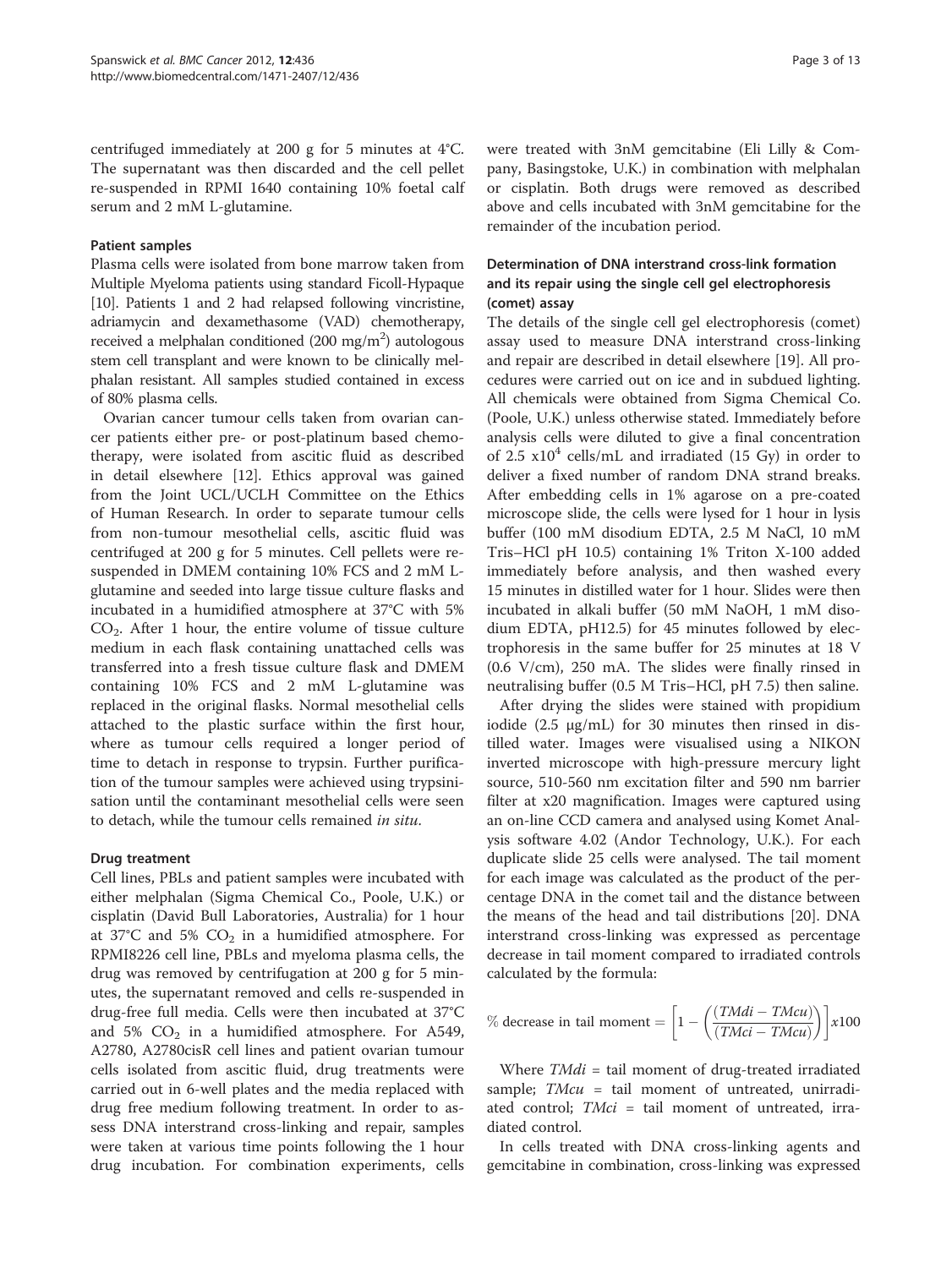as percentage decrease in tail moment compared to irradiated controls calculated by the formula below. This formula was used to compensate for the additional single strand breaks induced by gemcitabine in addition to those produced by the irradiation step.

% decrease in tail moment

$$
= \left[1 - \left(\frac{(T M di - T M c u)}{(T M ci - T M c u) + (T M d u - T M c u)}\right)\right] x 100
$$

Where  $TMidi = tail$  moment of drug-treated irradiated sample;  $TMcu = tail$  moment of untreated, unirradiated control; TMci = tail moment of untreated, irradiated control.

In both multiple myeloma and ovarian patient samples, percentage repair was calculated at 48 hours following the peak of DNA interstrand cross-linking (9 hours for cisplatin [[12](#page-11-0)] and 16 hours for melphalan [[10\]](#page-11-0)).

# Measurement of γ-H2AX and RAD51 foci by

#### immunofluorescence

For the A549 cell line,  $8 \times 10^4$  cells per well were seeded in a 2 well LAB-TEK<sup>®</sup> II chamber slides<sup>™</sup> (Nalgene Nunc International, Hereford, UK) and incubated overnight at 37°C. Cells were treated with either 2 μM melphalan or 5  $\mu$ M cisplatin for 1 hour after which the drug was removed and cells incubated at 37°C in drugfree medium.

For the RPMI8226 cell line, cells were treated with either 2 μM melphalan or 5 μM cisplatin for 1 hour after which the drug was removed by centrifugation at 200 g, cells re-suspended and incubated at 37°C in drug-free medium. At the required time point,  $10 \times 10^4$  cells were adhered to Vision BioSystems™ Plus slides by cytospinning at 650 rpm for 5 minutes at room temperature. Slides were then dried at room temperature.

For both cell lines, cells were fixed with ice cold methanol: acetone (50:50) for 15 min at 4°C. Cells were washed 3 times with cold PBS then permeabilized with 0.5% Triton X-100 in PBS for 15 min at room temperature. Cells were then blocked overnight at 4°C with blocking buffer (0.1% Triton X-100, 0.2% skimmed dry milk in PBS). Blocked cells were incubated overnight at 4°C with either anti-phospho-histone H2A.X (Ser139) monoclonal antibody (Millipore, U.K) at a 1:1000 dilution or anti-RAD51 (H-92) polyclonal antibody (Santa Cruz Biotechnology Inc) at a 1:100 dilution in blocking buffer. After washing 3 times with wash buffer (0.1% Triton X-100 in PBS), cells were then incubated for 4 hours at room temperature with Alexa Fluor® 488 goat anti-mouse secondary antibody (InVitrogen, UK) for γH2AX staining or Alexa Fluor<sup>®</sup> 488 goat anti-rabbit secondary antibody (InVitrogen, UK) for RAD51 staining, at a dilution of 1:1000 and 1:200 respectively in blocking buffer. Cells were then washed with PBS. For γ-H2AX, cells were counterstained with 2 μg/mL propidium iodide for 2 min. Slides were then rinsed in distilled water for 30 minutes, mounted with Vectashield<sup>®</sup> (Vector Laboratories, Peterborough, UK) and the edges sealed with clear nail polish. For RAD51, slides were mounted with Vectashield® with DAPI and the edges sealed with clear nail varnish. Images were visualised using Perkin Elmer Ultraview ERS Suite v 3.0.0 and confocal microscopy consisting of Zeiss Axiovert 200 inverted fluorescence microscope (x40 oil objective) equipped with 14 bit ECCD camera and argon and krypton gas excitation lasers at 488 nm and 568 nm. Foci were counted in 50 cells per time point and results are expressed as mean number of foci per cell from three independent experiments.

# Real-time PCR of genes involved in DNA damage signalling pathways

Exponentially growing cells were treated for 1 hour with either 150 μM cisplatin or 50 μM melphalan after which the drug was removed and replaced with drug free media. Cells were then incubated for 9 hours (cisplatin) and 16 hours (melphalan) post-treatment to allow maximum formation of interstrand cross-links. Cells were then trypsinised, washed with PBS and pelleted and stored at -80°C prior to analysis.

Total RNA was extracted from the cell pellets using a RNEasy kit (Qiagen) according to the manufacturers protocol and concentration measured. Template cDNA was generated from 1  $\mu$ g of RNA using the RT<sup>2</sup> First Strand Kit (SABiosciences-Qiagen). This template cDNA was then amplified in 25 μl volumes using the DNA Damage Signalling Pathway PCR Array and  $RT^2$  qPCR Mastermix (SABiosciences-Qiagen). Amplification was carried out in an Applied Biosystems 7500 RT-PCR machine. The RT-PCR condition was an initial incubation at 95°C for 10 minutes followed by 45 cycles at 95°C (15 seconds) and 60°C (1 minute).

Cycle Threshold (CT) values were automatically calculated using Applied Biosystems SDS software and changes in gene expression were then analysed using the online web application at [http://www.sabiosciences.com/](http://www.sabiosciences.com/pcr/arrayanalysis.php) [pcr/arrayanalysis.php](http://www.sabiosciences.com/pcr/arrayanalysis.php).

The Functional Gene Groupings and Gene Table are shown in Supplementary Material.

## Results and discussion

## Different mechanisms of 'unhooking' of DNA ICLs in clinical acquired resistant tumour samples

We have previously shown that plasma cells from myeloma patients prior to any chemotherapy treatment are defective in 'unhooking' melphalan-induced ICLs when treated ex vivo, whereas cells from patients following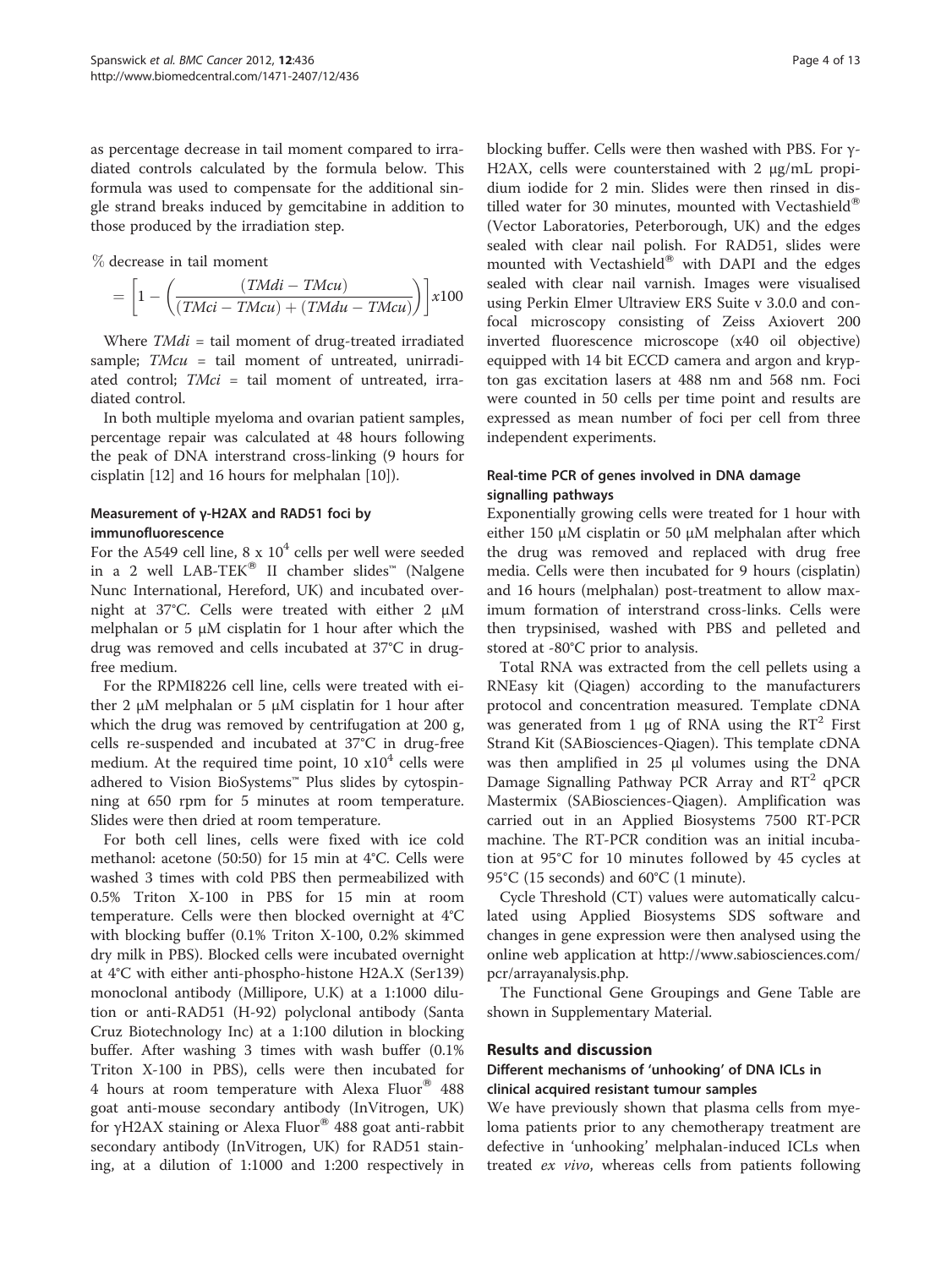<span id="page-4-0"></span>treatment who become clinically resistant to melphalan are proficient in unhooking melphalan ICLs [[10\]](#page-11-0). We examined the ability of plasma cells from two representative melphalan resistant patients to unhook the ICLs produced by cisplatin, in addition to melphalan (Figure 1A). Cells were treated ex vivo with either melphalan (50 μM) or cisplatin (150 μM) for 1 hour, drug removed and the level of ICLs measured with time using the established modification of the single cell gel electrophoresis (comet) assay [\[19](#page-11-0)]. The decrease in level of ICLs at 48 hour (expressed as the % repair at 48 hours in Figure 1A) was compared to the 16 hour (melphalan) and 9 hour (cisplatin) levels, which we have previously shown to be the time of peak ICL for these agents [[10,12\]](#page-11-0). In both these patient samples a significant repair (unhooking) of melphalan-induced ICLs was observed (40% in patient 1 and 58% in patient 2), as has been observed previously [[10\]](#page-11-0). In contrast, no unhooking of cisplatin-induced ICLs was observed at 48 hours in either patient sample. In fact, in the cells from patient 2, the level of ICLs at 48 hours was slightly higher than at 9 hours resulting in the negative 'repair' value.

In a further two patient samples that showed 30% and 14% unhooking of melphalan-induced ICLs, no unhooking of cisplatin-induced ICLs was observed. Cells from a melphalan naïve patient showed no repair of ICLs produced by either drug.

The ability of cancer cells taken from two ovarian cancer patients to unhook the ICLs produced by the two drugs was then examined. In these patients it was possible to obtain tumour samples at initial diagnosis (before any chemotherapy) and then again after the patients had undergone platinum-based chemotherapy. Under the identical drug-treatment conditions used in Figure 1A, the initial cells (Pre) from neither patient were able to unhook the ICLs produced by melphalan or cisplatin up to 48 hours (Figure 1B). In contrast, the tumour cells from both patients taken after platinumbased chemotherapy (Post) showed efficient unhooking of cisplatin ICLs (77% and 60% at 48 hours) but no unhooking of melphalan ICLs.

In total, 12 pre-chemotherapy and 7 post platinumbased chemotherapy patient samples were tested for unhooking of melphalan ICLs. The mean % repair (unhooking) was 4% and 3% for the pre- and postchemotherapy patients, respectively. This is in marked contrast to our previously reported data where mean% repair of cisplatin ICLs was 3% pre-chemotherapy and 71% post platinum-based chemotherapy [[12\]](#page-11-0). Taken together, these data suggest that distinct mechanisms are evoked in the two tumour types in patients following chemotherapy, resulting in different mechanisms of unhooking for melphalan and cisplatin-induced ICLs.



# Differences in unhooking of melphalan and cisplatininduced ICLs in human tumour cell lines

We next looked for cell line models that could replicate the phenotype that we observed in the clinical samples. The time course of ICL formation and repair was examined in the human non-small cell lung cancer cell line A549 following a 1 hour treatment with 50 μM melphalan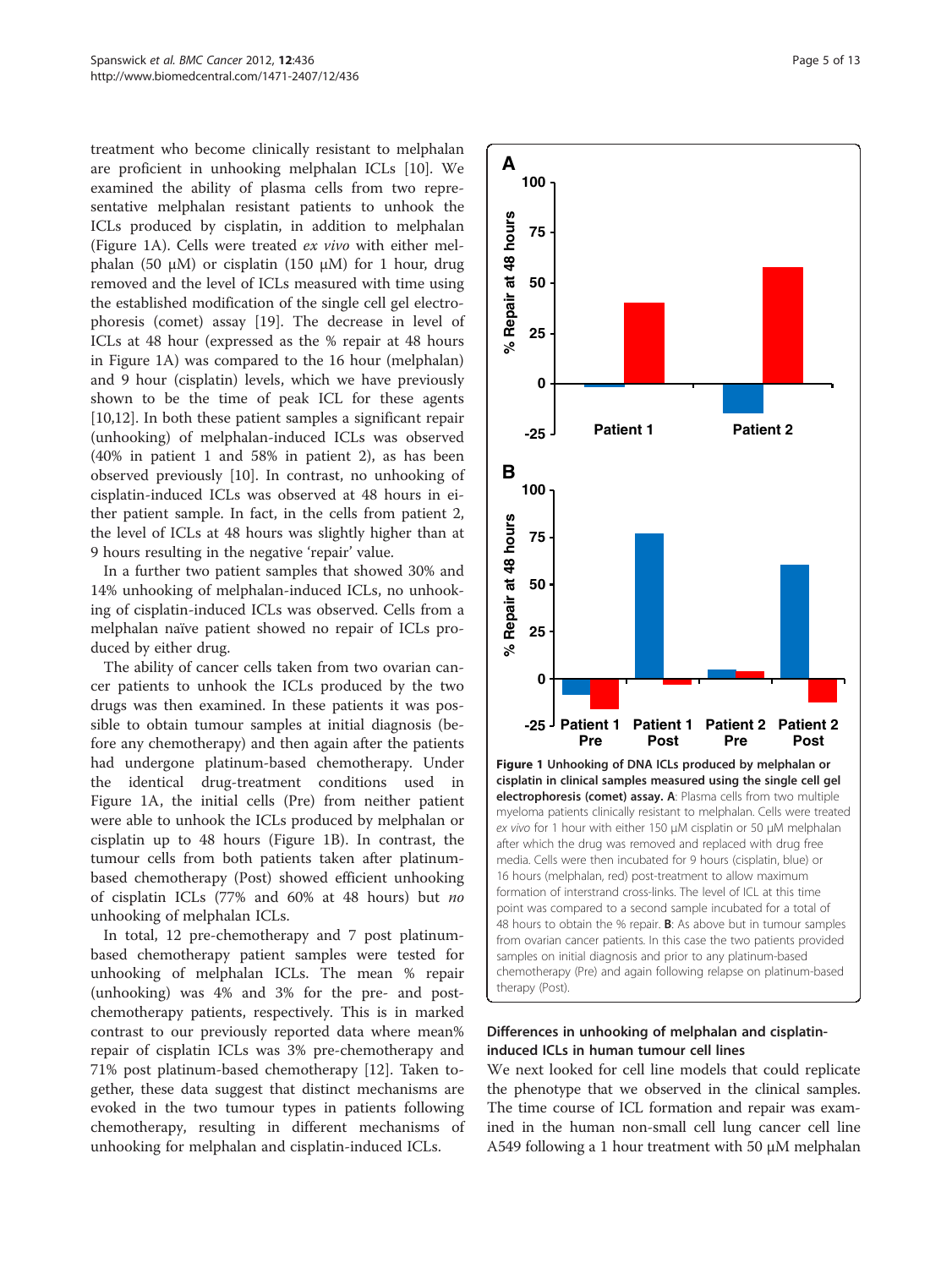<span id="page-5-0"></span>or 150 μM cisplatin. These drug doses, (which are within the range of the  $GI<sub>50</sub>$  values as shown in [Additional file:](#page-11-0) [Table S1\)](#page-11-0) were chosen to be consistent with our data in clinical samples and to give equivalent peak levels of ICL by the two agents. Representative comet images are shown in Figure 2A. In A549 cells, the peak of ICL was at 9 hours for cisplatin and 16 hours for melphalan, and in these cells the ICLs produced by both agents were efficiently unhooked, resulting in 92% and 81% repair at 48 hours, respectively (Figure 2B). In addition to measuring ICLs using the comet assay, DNA damage response in the form of γ-H2AX foci formation was also followed in the same cells (Figure 2C,D). Previous studies from our laboratory have shown that γ-H2AX foci formation can be used as a pharmacodynamic indicator of ICL formation for both nitrogen mustard and platinum-based drugs [\[21\]](#page-11-0). γ-H2AX is likely marking sites of double strand breaks generated after unhooking or lesion processing by structure specific endonucleases. Doses of drug used to treat cells for 1 hour were lower than those used in the comet assay due to the increased sensitivity of this assay. γ-H2AX foci formation followed the timing of ICL formation for both drugs, as shown previously in a different cell line [\[21](#page-11-0)], and rapidly declined following the peak of formation (Figure 2D). The decline in γ-H2AX suggests the resolution of the intermediate double



Figure 2 DNA ICL and γ-H2AX foci formation in A549 cells following treatment with either cisplatin or melphalan. A: Representative comet images from A549 cells either untreated, or treated with 50 μM melphalan for 1 hour. Drug-treated samples shown were following a subsequent 16 hours incubation in drug free medium. B: Cells were treated for 1 hour with either 150 μM cisplatin (blue) or 50 μM melphalan (red) after which the drug was removed and replaced with drug free media. Samples were taken at different times of post-incubation and ICLs measured using the comet assay. Data are the mean  $\pm$  s.d. from at least three independent experiments. C: Representative A549 cells showing γ-H2AX foci following treatment with cisplatin at 5 μM followed by post-incubation in drug free medium for the times shown. D: Cells were treated with either 2 μM melphalan (red) or 5 μM cisplatin (blue) for 1 hour after which the drug was removed and cells incubated at 37°C in drug-free medium. Samples were taken at different times of post-incubation and γ-H2AX foci formation determined. Data are the mean ± s.d. from at least three independent experiments.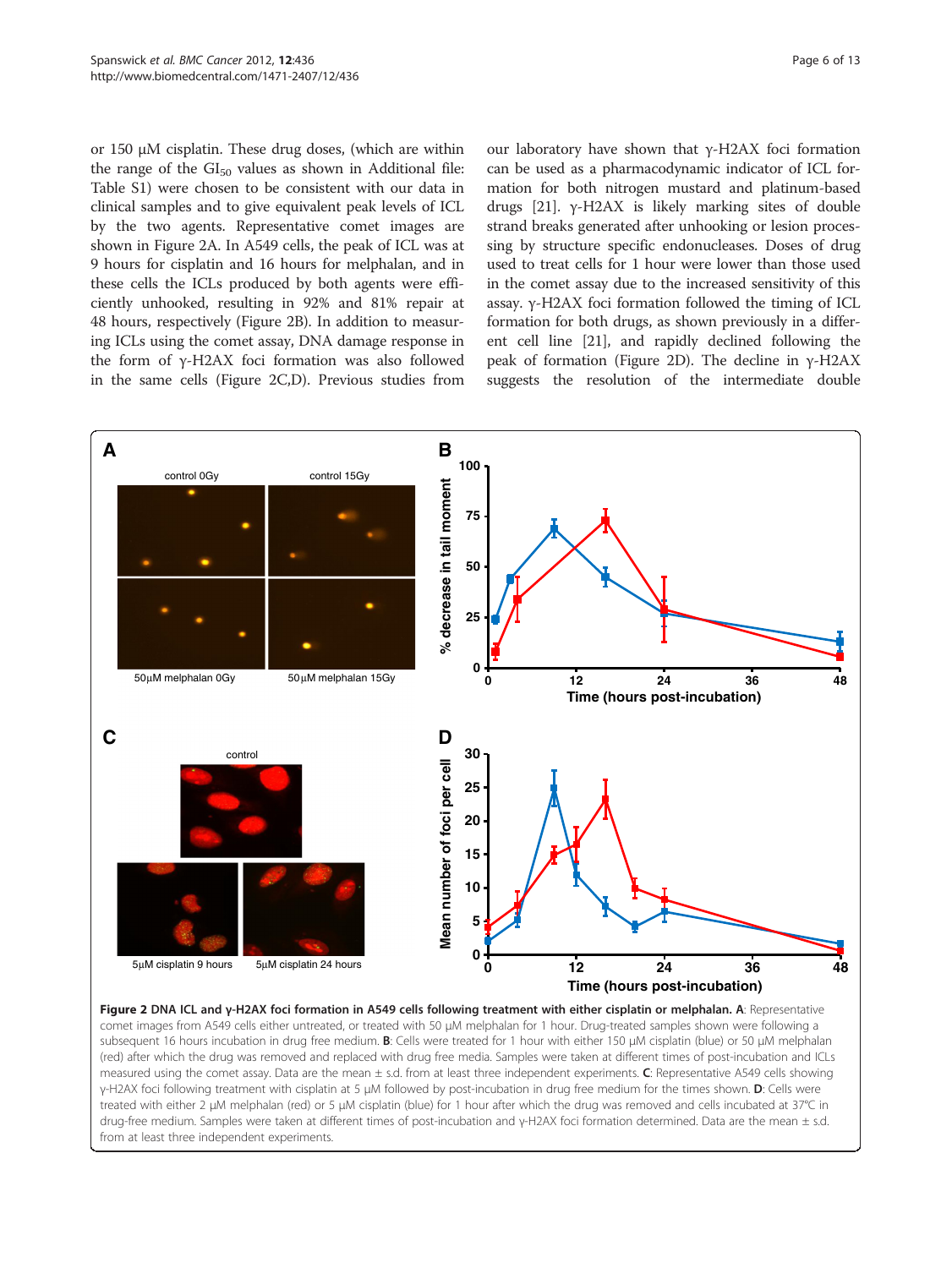<span id="page-6-0"></span>strand breaks by downstream pathways e.g. homologous recombination repair, translesion DNA synthesis etc. We previously showed that γ-H2AX foci resulting from nitrogen mustard and cisplatin-induced ICLs persisted longer in homologous recombination defective cells [\[21\]](#page-11-0).

Identical experiments were performed in the human myeloma cell line RPMI8226 (Figure 3). In this cell line the peak of melphalan-induced ICLs was again at 16 hours and significant unhooking was observed within 8 hours (Figure 3A). In contrast, cisplatin ICLs formed by 9 hours but were not unhooked over a 48 hour period. This cell line, therefore, was consistent with the phenotype seen in the melphalan-resistant plasma cells from patients (Figure [1A](#page-4-0)). This same phenotype was also observed in a second myeloma cell line U266 (data not



shown). The γ-H2AX foci response in RPMI8226 cells is shown in Figure 3B. Although the response was weaker than that seen in A549 cells, γ-H2AX foci showed a similar response to melphalan, peaking with the formation of ICLs and then declining rapidly. With cisplatin, however, although cross-links form, the γ-H2AX response is extremely weak (Figure 3B). This lack of a significant DNA damage response is consistent with the lack of unhooking of the ICLs observed in this cell line, therefore preventing the subsequent generation of double strand breaks.

We then looked in human ovarian cancer cell lines for a phenotype that would mirror that observed in the clinical situation shown in Figure [1B.](#page-4-0) A2780 cells gave peak



Figure 4 Effect of gemcitabine on the unhooking of cisplatin or melphalan-induced ICLs in A549 cells. A: Cells were treated for 1 hour with 150 μM cisplatin either alone (blue) or in the presence of 3nM gemcitabine (green) after which the drugs were removed and replaced with drug free media, or media containing 3nM gemcitabine. Samples were taken at different times of postincubation and ICLs measured using the comet assay. Data are the mean  $\pm$  s.d. from at least three independent experiments. **B**: Cells were treated for 1 hour with 50 μM melphalan either alone (red) or in the presence of 3nM gemcitabine (green) after which the drugs were removed and replaced with drug free media, or media containing 3 nM gemcitabine. Samples were taken at different times of post-incubation and ICLs measured using the comet assay. Data are the mean  $\pm$  s.d. from at least three independent experiments.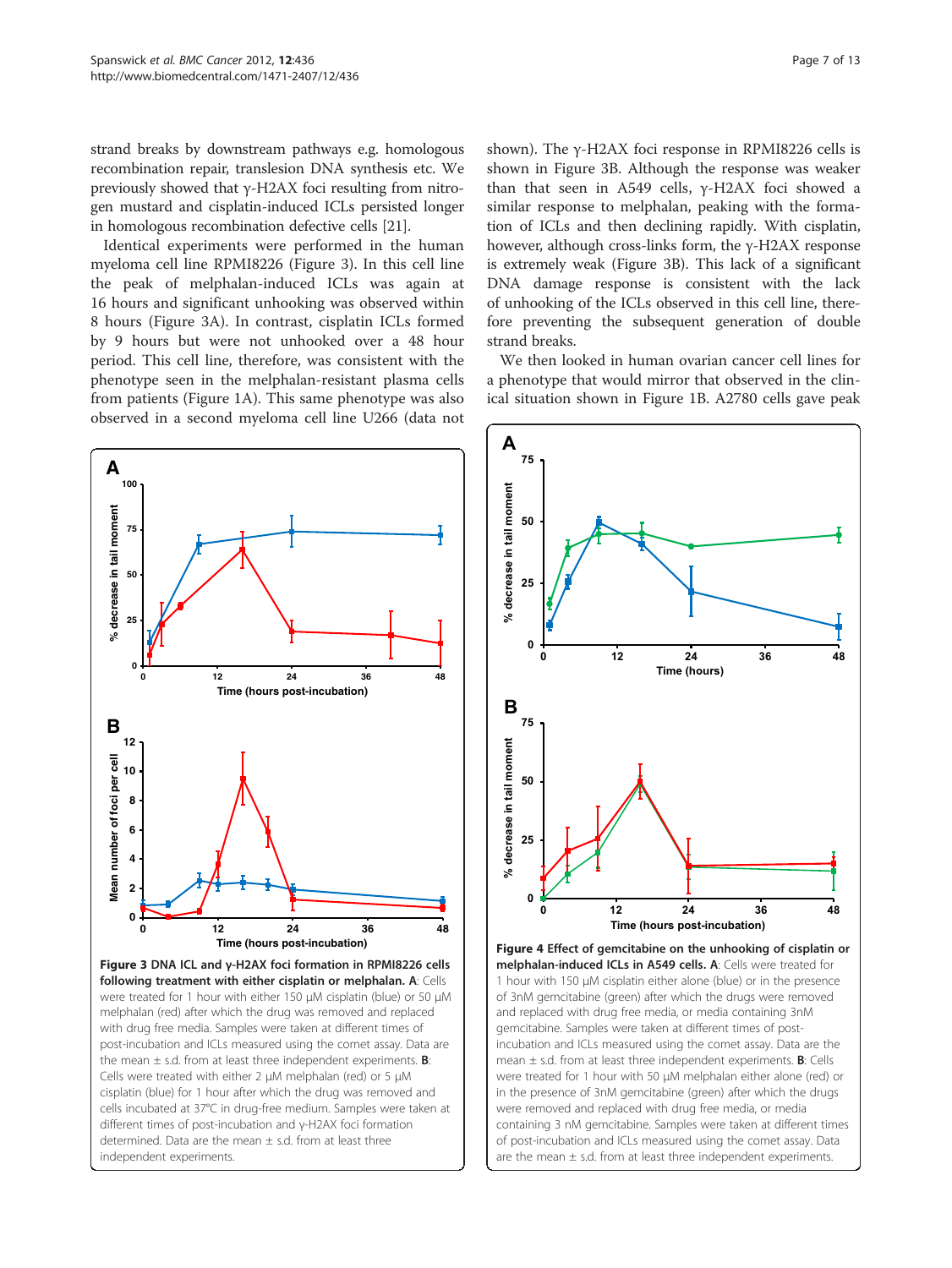<span id="page-7-0"></span>of cross-linking at 9 hours and 16 hours for cisplatin and melphalan, respectively, as seen in the other cell lines. These cells were not efficient at unhooking either type of cross-link giving 0% and 16% repair at 48 hours for cisplatin and melphalan, respectively (data not shown). This cell line therefore mirrored the clinical phenotype in chemotherapy naïve ovarian cancer (Figure [1B](#page-4-0)). A cisplatin acquired resistant line (A2780cisR) derived from A2780 was also examined. In this line the levels of ICLs produced by cisplatin and melphalan were identical to those in A2780 indicating that the mechanism of drug resistance could not be attributed to an altered transport

mechanism or intracellular detoxification of the drug. This is in contract to other reports in the literature e.g. Jansen et al. 2002 [[22](#page-11-0)] in which A2780cisR cells are shown to have elevated glutathione. The A2780cisR cell line used in the present study differed from the parental line, however, in that it was now capable of unhooking the cross-links produced by both agents. Since these cells efficiently unhook both types of cross-link, it is not representative of the phenotype observed clinically where only cisplatin-induced ICLs were repaired (Figure [1B](#page-4-0)).

p53 is one of the most important factors in determining the sensitivity of cells to DNA damage. The A549



Figure 5 The roles of homologous recombination and replication in the repair of melphalan and cisplatin-induced ICLs. A: Representative cells showing RAD51 foci following treatment with 5 μM cisplatin followed by post-incubation in drug free medium for the times shown. B: A549 cells were treated with either 2 μM melphalan (red) or 5 μM cisplatin (blue) for 1 hour after which the drug was removed and cells incubated at 37°C in drug-free medium. Samples were taken at different times of post-incubation and RAD51 foci formation determined. Data are the mean ± s.d. from at least three independent experiments. C: RPMI8226 cells were treated with either 2 μM melphalan (red) or 5 μM cisplatin (blue) for 1 hour after which the drug was removed and cells incubated at 37°C in drug-free medium. Samples were taken at different times of post-incubation and RAD51 foci formation determined. Data are the mean ± s.d. from at least three independent experiments. D: Isolated human peripheral blood lymphocytes were treated for 1 hour with either 150 μM cisplatin (blue) or 50 μM melphalan (red) after which the drug was removed and replaced with drug free media. Samples were taken at different times of post-incubation and ICLs measured using the comet assay. Data are the mean from at least two independent experiments.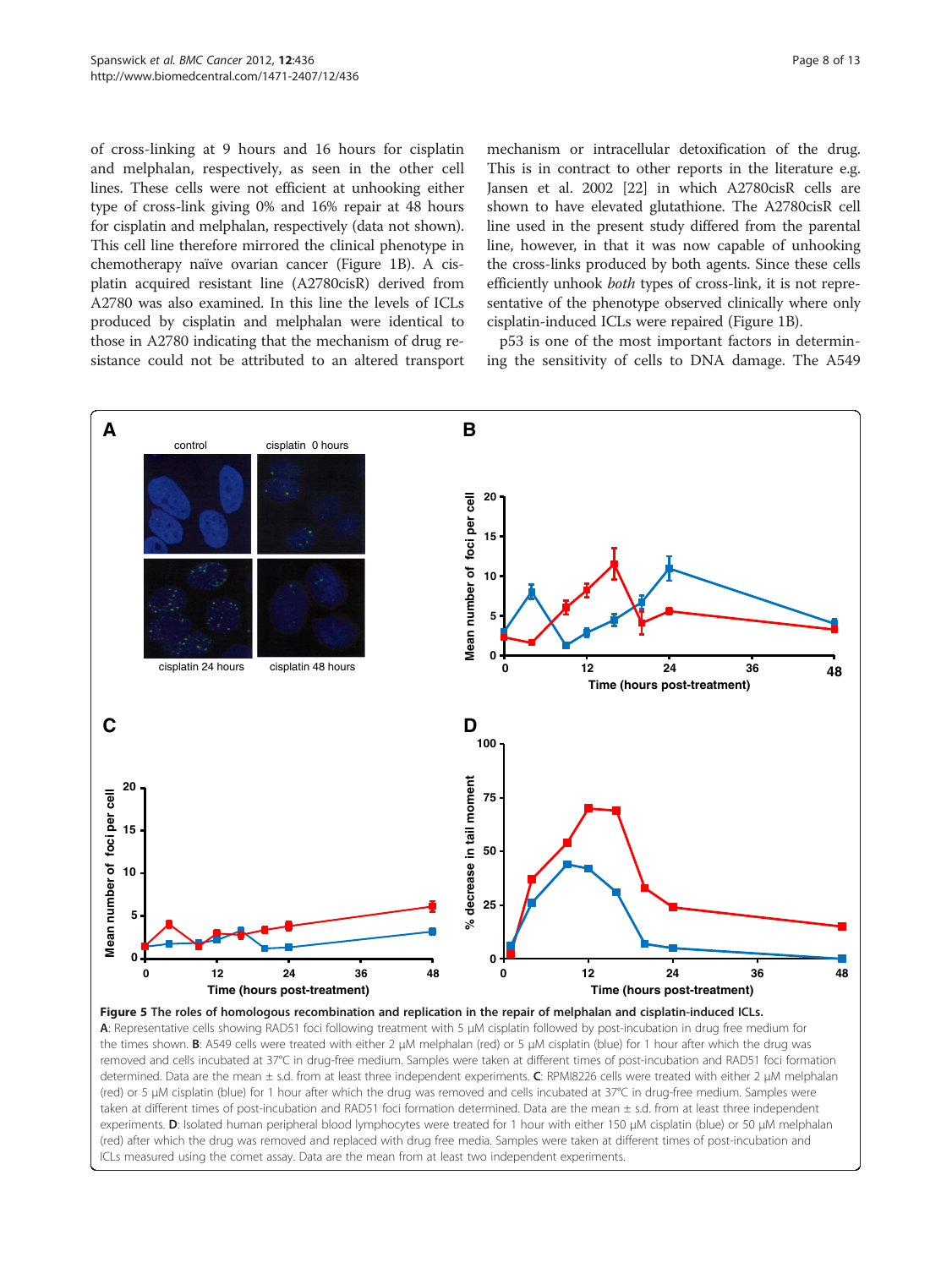**Peeper** Colores of the colores of the color Log10 (Group 4 2^-DeltaCt)  $-1.16$  $-2.16$  $\circ$  $\circ$  $-3.16$  $\circ$  $-4.16$  $\circ$  $-3.16$  $-0.16$  $\begin{array}{c} 1 \\ 0.84 \end{array}$  $-2.16$  $-1.16$  $-5.16$  $-4.16$ Log10 ( Control Group 2^-DeltaCt )  $\overline{\mathbf{B}}$  $0.6\,$  $\frac{6}{6}$  $-0.4$  $80^{6}$ Log10 (Group 1 2^-DeltaCt)  $-1.4$ ៓៓  $\circ$  $\circ$  $\circ$  $\delta$  $\circ$  $\circ$  $\circ$  $\begin{pmatrix} 0 \\ 0 \\ 0 \end{pmatrix}$  $-2.4$  $\circ$ d  $-3.4$  $\epsilon$  $\circ$  $\circ \circ$ ì  $-4.4$  $-3.4$  $-2.4$  $.0.4$  $0.6$  $-4.4$  $-1.4$  $-5.4$ Log10 ( Control Group 2^-DeltaCt ) Figure 6 (See legend on next page.)

 $\delta$  $\circ$ 

Spanswick et al. BMC Cancer 2012, 12:436 Page 9 of 13 http://www.biomedcentral.com/1471-2407/12/436

A

 $0.84$ 

 $-0.16$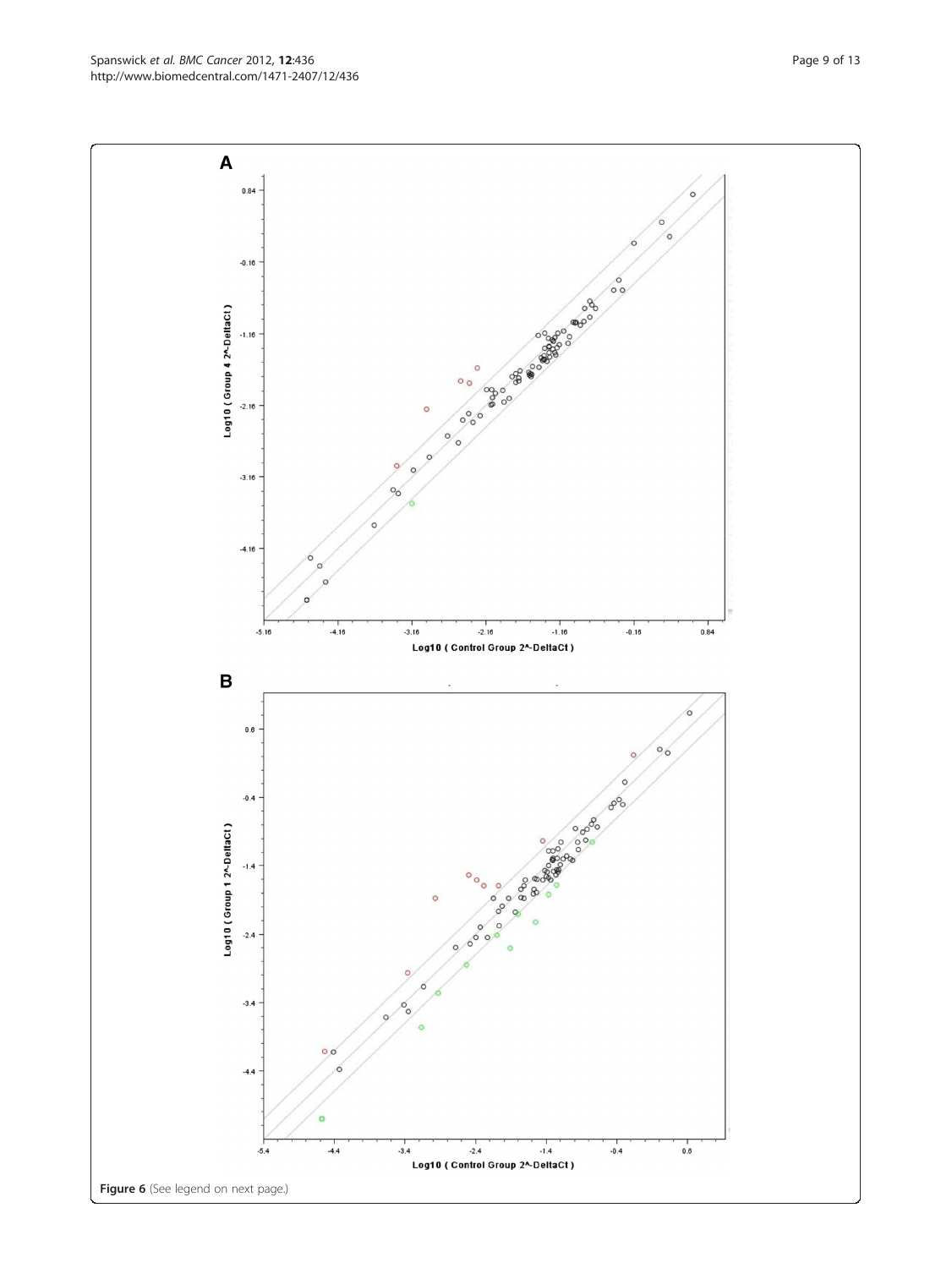<span id="page-9-0"></span>(See figure on previous page.)

Figure 6 Real time PCR analysis of the changes in expression of 84 genes involved in DNA damage signalling/repair pathways, following exposure of cells to ICL agent. A: Prior to RNA extraction, A549 cells were treated with melphalan at 50 µM for 1 hour followed by 16 hours post-incubation to allow peak ICL formation. The mean expression from three individual drug treatment repeat samples are compared to three individual non-drug treated control samples. Genes which show increased expression by more than 2-fold compared to control cells following drug treatment are shown in red and those which show decreased expression in green. **B:** As above, but A549 cells were treated with cisplatin at 150 μM for 1 hour followed by 9 hours post-incubation to allow peak ICL formation.

and A2780 cell lines are both p53 wild type [\[23](#page-11-0)] and the RPMI8226 cell line p53 mutant [\[24](#page-12-0)]. Since A549 cells unhook the ICLs produced by both melphalan and cisplatin, RPMI8226 cells unhook only melphalan ICLs and A2780 unhook neither, p53 status does not explain these findings.

# Effect of gemcitabine on the unhooking of cisplatin and melphalan-induced ICLs

Gemcitabine has previously been shown to act synergistically with cisplatin in vitro [[25\]](#page-12-0) and the combination with platinum drugs is useful clinically [\[26](#page-12-0)-[28\]](#page-12-0). We examined the effect of continuous administration of 3nM gemcitabine on the repair (unhooking) of cisplatin and melphalan-induced ICLs in A549 cells (Figure [4](#page-6-0)). In the case of cisplatin, gemcitabine completely inhibited the unhooking of ICLs with 0% repair at 48 hours compared to 85% in the absence of gemcitabine (Figure [4A](#page-6-0)). We have observed a similar inhibition of repair in lymphocytes from patients treated with the combination of carboplatin and gemcitabine [[28](#page-12-0)] and fludarabine has been shown to suppress DNA ICL removal in chronic lymphocytic leukemia lymphocytes [[29](#page-12-0)]. In contrast, gemcitabine at 3nM had no effect on the removal of melphalan-induced ICLs in A549 cells (Figure [4B\)](#page-6-0). This again suggests that the mechanisms of unhooking for cisplatin and melphalan ICLs are distinct, with only the former mechanism being inhibited by gemcitabine. The mechanism by which gemcitabine inhibits the unhooking of cisplatin ICLs remains unclear. Gemcitabine is believed to inhibit nucleotide excision repair by incorporation into repair patches thereby causing chain termination. One possible mechanism is that the nucleotide excision repair of cisplatin-induced intrastrand adducts is inhibited by incorporation of gemcitabine into repair patches resulting in sequestering of repair proteins, including those required for the initial unhooking step of DNA ICLs.

## The roles of homologous recombination and replication

The formation of RAD51 foci as a marker of homologous recombination in A549 and RPMI8226 cells was examined following treatment with cross-linking agent (Figure [5\)](#page-7-0). Representative RAD51 images are shown in Figure [5A.](#page-7-0) In A549 cells, a strong RAD51 foci response followed the peak of ICL for melphalan and then

declined rapidly (Figure [5B](#page-7-0)), similar to the γ-H2AX response to this drug in this cell line (Figure [2D\)](#page-5-0). The response following cisplatin was, however, distinct in that there was an initial peak at 4 hours with levels decreasing to baseline at 8 hours followed by a second late peak at 24 hours (Figure [5B\)](#page-7-0). We have observed this biphasic response to cisplatin in other cell types including human leukaemic K562 cells and lymphocytes (data not shown). In RPMI8226 cells the RAD51 response was weak (Figure [5C\)](#page-7-0), despite the formation of cross-links by both agents. Homologous recombination activity has been shown to be elevated in multiple myeloma cells leading to an increased rate of mutation and progressive accumulation of genetic variation over time [\[30\]](#page-12-0). Interestingly, the basal expression levels of RAD51 mRNA were 5-fold higher in RPMI8226 cells than in A549 as determined by real-time PCR (data not shown). The lack of a significant RAD51 foci response to ICLs in RPMI8226 cells is therefore not due to a lack of RAD51 protein.

It might be expected that γ-H2AX and RAD51 foci would form coincidentally. Both A549 and RPMI8226 cells can unhook melphalan-induced ICLs. In A549 cells there is a strong γ-H2AX response, peaking with the formation of ICLs and then declining rapidly. The RAD51 response follows the same time course. In contrast, in RPMI8226 cells the γ-H2AX response to melphalan ICLs is less than half that observed in A549 cells for the equivalent peak level of ICLs and in RPMI8226 cells there is no significant RAD51 response. The reasons for the different responses are unclear, however the rapid decrease in γ-H2AX foci in the RPMI8226 cells in the absence of RAD51 foci suggests that resolution of double strand breaks may not be by homologous recombination repair in these cells.

The processing of ICLs may differ in replicating and non-replicating cells [\[31](#page-12-0)]. We examined the ability of isolated non-replicating human lymphocytes to unhook cisplatin and melphalan-induced ICLs (Figure [5D\)](#page-7-0). The peak of cross-linking for both drugs was as observed in the human tumour cell lines, and lymphocytes rapidly unhooked the cross-links produced by both drugs. Clearly, melphalan and cisplatin-induced ICLs can be unhooked in both replicating and non-replicating cells. Whether the mechanisms involved are the same is unknown and warrants further investigation.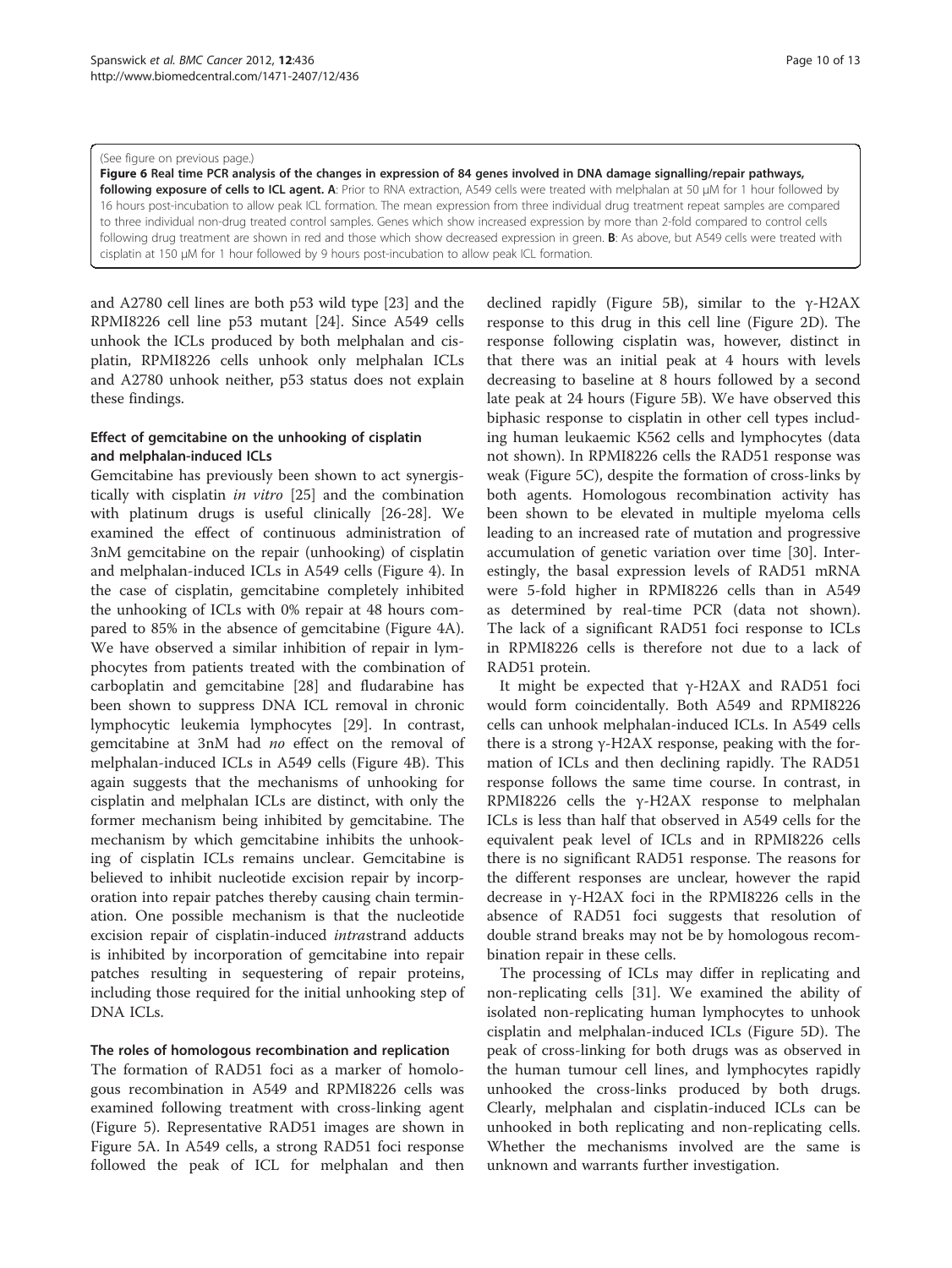#### Expression of DNA damage response genes

In order to look for possible factors which could explain the different repair response we next examined by real time PCR the effect on expression of 84 genes involved in DNA damage signalling/repair pathways following exposure of cells to ICL agent. Comparisons were made at doses and times which gave an equivalent peak of ICL (cisplatin: 150 μM, 1 hour followed by 9 hours postincubation; melphalan 50 μM, 1 hour followed by 16 hours). Figure [6](#page-9-0) shows the results for A549 cells following melphalan (A) or cisplatin (B) treatment. In each case the mean expression from three individual drug treatment repeat samples are compared to three control samples. Genes which show increased expression by more than 2-fold compared to control cells following drug treatment are shown in red and those which show decreased expression in green. The genes that show more than 2-fold altered expression in A549 cells and RPMI8226 cells are detailed in Table 1. In A549 cells only five genes (BTG2, HUS1, LIG1, SESN1 and TREX1) show a greater than 2-fold increased expression following melphalan (Figure [6A](#page-9-0), Table 1). In this cell line the same five genes exhibit increased expression after cisplatin treatment (Figure [6B](#page-9-0), Table 1) but, in addition, four other genes (GAD45A, PCBP4, PCNA, XPC) showed increased expression. The two genes showing the greatest level of increased expression (SESN1 and BTG2) were the same for the two drugs. The number of genes that are decreased in expression by more than 2 fold (green) was much greater for cisplatin (13) compared to melphalan (1).

In RPMI8226 cells the pattern of altered expression is distinct from A549 cells (Table 1). For melphalan, a different five genes had increased expression (PCNA, GTSE1, PRKDC, ZAK, RPL13A), whereas for cisplatin six genes showed increased expression (PCNA, GTSE1, RPL13A, EXO1, FANCG, FEN1). In this cell line, neither SESN1 nor BTG2 was increased by either drug. Interestingly, levels of expression of the DNA repair protein ERCC1 did not change by more than two-fold in either cell line following either cross-linking agent, despite this protein having a potential role in the unhooking step [[5,15,16](#page-11-0)]. Cells defective in this protein show extreme sensitivity to both nitrogen mustard and platinum-based drugs [\[5,](#page-11-0)[32](#page-12-0)]. Although the real time PCR data in the current study highlight differences in the damage response to melphalan and cisplatin in the two cell lines, no clear pattern emerges which could explain the different response of the cells to unhooking of cisplatin and melphalan ICLs.

## Conclusions

Overall, these data provide conclusive evidence that the mechanisms by which melphalan and cisplatin-induced ICLs are 'unhooked' in vitro are distinct. Only the latter Table 1 Summary of the genes from A549 or RPMI8226 cells whose expression is changed more than two-fold following peak ICL formation by ether melphalan or cisplatin treatment compared to untreated controls

| Gene               | <b>Fold Regulation</b>   |                           |                     |                           |  |
|--------------------|--------------------------|---------------------------|---------------------|---------------------------|--|
|                    | A549 cells               |                           | RPMI8226 cells      |                           |  |
|                    | Melphalan<br>$(50\mu M)$ | Cisplatin<br>$(150\mu M)$ | Melphalan<br>(50µM) | Cisplatin<br>$(150\mu M)$ |  |
| BTG <sub>2</sub>   | 4.86                     | 9.29                      | $-2.06$             | $-1.35$                   |  |
| HUS1               | 2.28                     | 2.49                      | 1.12                | $-2.77$                   |  |
| LIG1               | 4.43                     | 3.88                      | 1.25                | 1.13                      |  |
| SESN1              | 5.71                     | 12.47                     | 1.50                | –1.18                     |  |
| TREX1              | 3.41                     | 5.89                      | $-2.75$             | $-1.27$                   |  |
| DMC1               | $-2.41$                  | -3.97                     | 1.14                | $-2.16$                   |  |
| GADD45A            | 1.39                     | 2.43                      | 1.64                | 1.88                      |  |
| PCBP4              | 1.76                     | 2.66                      | $-4.30$             | $-3.21$                   |  |
| PCNA               | 1.84                     | 2.40                      | 2.58                | 3.63                      |  |
| <b>XPC</b>         | 1.88                     | 2.61                      | $-1.60$             | $-1.25$                   |  |
| ATM                | $-1.41$                  | -2.09                     | 1.21                | -3.00                     |  |
| <b>ATRX</b>        | 1.1                      | -2.15                     | $-1.52$             | –4.32                     |  |
| BRCA1              | $-1.24$                  | $-2.82$                   | $-1.16$             | $-3.44$                   |  |
| CHEK <sub>2</sub>  | $-1.15$                  | $-2.09$                   | $-1.24$             | $-2.59$                   |  |
| <b>CIDEA</b>       | –1.98                    | -3.33                     | –16.32              | –4.33                     |  |
| <b>GML</b>         | $-1.98$                  | $-3.33$                   | -17.7               | -5.77                     |  |
| MAP2K6             | $-1.61$                  | -4.64                     | $-1.87$             | $-5.92$                   |  |
| MNAT1              | $-1.03$                  | $-2.71$                   | $-1.23$             | $-3.95$                   |  |
| MSH3               | 1.1                      | $-2.03$                   | 1.10                | $-2.75$                   |  |
| RAD51L1            | $-1.58$                  | $-4.94$                   | $-3.94$             | $-13.50$                  |  |
| SMC <sub>1</sub> A | -1.51                    | -2.01                     | 1.10                | -1.06                     |  |
| <b>TP73</b>        | –1.97                    | $-3.33$                   | -1.57               | $-3.38$                   |  |
| GTSE1              | $-1.64$                  | $-1.69$                   | 3.32                | 2.63                      |  |
| <b>PRKDC</b>       | $-1.47$                  | $-1.97$                   | 2.10                | 1.11                      |  |
| ZAK                | 1.06                     | $-1.84$                   | 3.52                | $-1.51$                   |  |
| RPL13A             | $-1.34$                  | $-1.18$                   | 3.10                | 3.58                      |  |
| DDIT3              | 1.61                     | 1.92                      | $-7.33$             | $-4.31$                   |  |
| IGHMBP2            | $-1.05$                  | 1.14                      | $-2.28$             | $-1.68$                   |  |
| IP6K3              | 1.02                     | 1.94                      | $-16.66$            | -4.79                     |  |
| NBN                | 1.3                      | -1.16                     | -2.18               | -3.11                     |  |
| PMS2L3             | -1.56                    | -1.53                     | -3.50               | $-3.24$                   |  |
| PPP1R15A           | $-1.43$                  | $-1.06$                   | $-11.28$            | $-3.52$                   |  |
| RAD17              | $-1.46$                  | $-1.52$                   | $-2.21$             | $-2.08$                   |  |
| SEMA4A             | $-1.97$                  | $-1.12$                   | $-2.17$             | -3.91                     |  |
| PMS1               | $-1.29$                  | $-1.69$                   | $-2.01$             | $-2.92$                   |  |
| EXO1               | $-1.06$                  | 1.32                      | 1.60                | 2.73                      |  |
| FANCG              | 1.00                     | $-1.06$                   | 1.65                | 2.27                      |  |
| FEN1               | $-1.03$                  | 1.35                      | 1.29                | 2.03                      |  |
| ATR                | $-1.54$                  | $-1.78$                   | $-1.18$             | $-2.24$                   |  |
| CHEK1              | $-1.73$                  | $-1.74$                   | $-1.08$             | $-13.65$                  |  |
| MRE11A             | 1.19                     | $-1.06$                   | $-1.45$             | $-2.78$                   |  |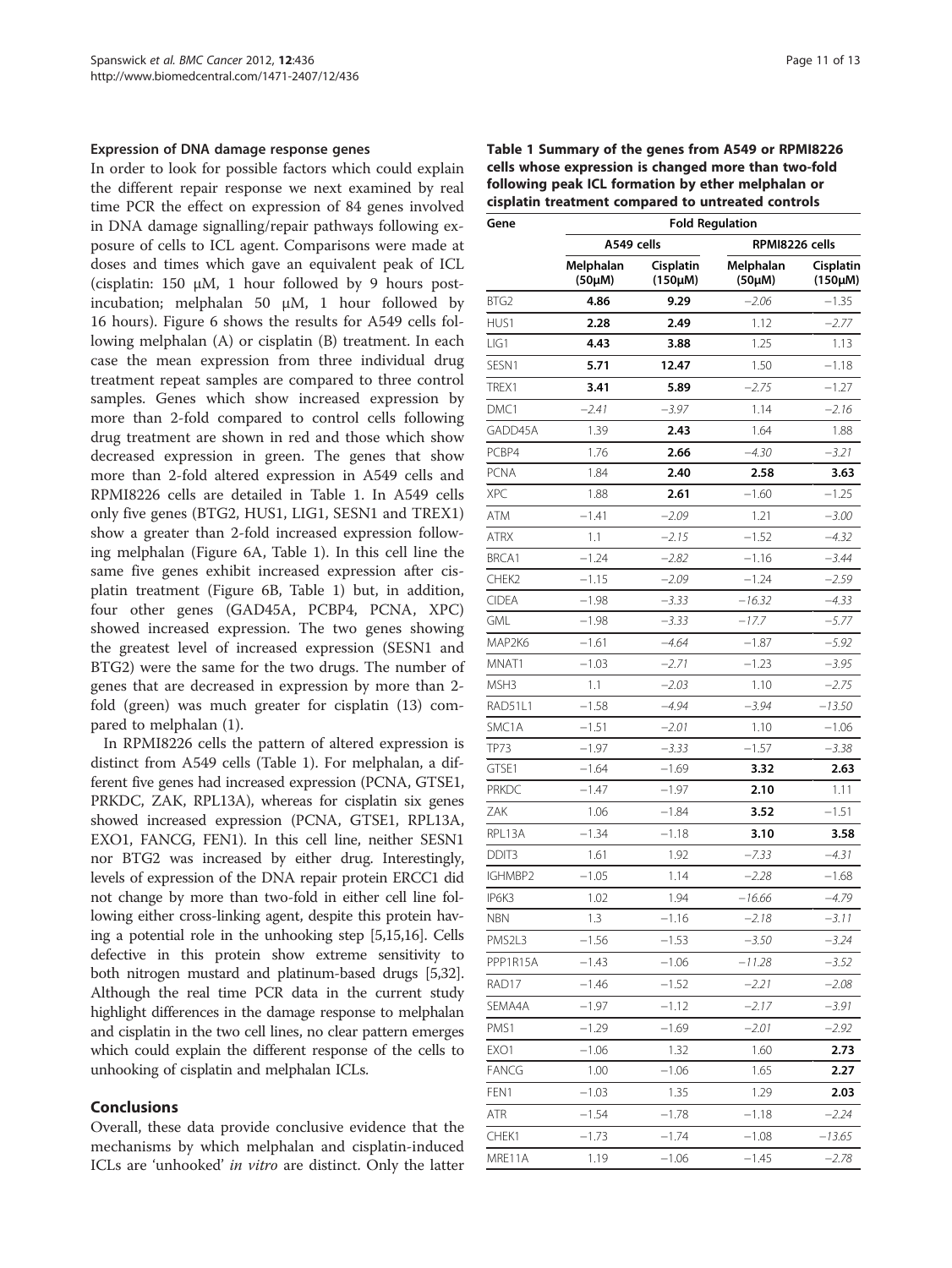#### <span id="page-11-0"></span>Table 1 Summary of the genes from A549 or RPMI8226 cells whose expression is changed more than two-fold following peak ICL formation by ether melphalan or cisplatin treatment compared to untreated controls (Continued)

| RAD <sub>18</sub> | $-1.31$ | $-1.61$ | $-1.33$ | $-207$  |
|-------------------|---------|---------|---------|---------|
| RAD50             | 132     | $-112$  | $-111$  | $-3.07$ |
| XRCC <sub>2</sub> | 1 24    | 1.23    | 1.05    | $-3.66$ |

Data are the mean from three individual drug treated and three control RNA samples in each case. Genes more than two-fold upregulated are shown in red and more than two-fold downregulated in green. For comparison the fold regulation is shown for these genes in both cell lines following both treatments with downregulation shown as negative numbers.

mechanism is inhibited by gemcitabine. Importantly, the observed mechanisms of clinical acquired drug resistance in multiple myeloma to melphalan and in ovarian cancer to cisplatin, which involve repair/unhooking of ICLs, are shown to be specific to the individual drug. This clearly has important clinical implications for the treatment of drug-resistant disease.

# Additional file

[Additional file 1:](http://www.biomedcentral.com/content/supplementary/1471-2407-12-436-S1.docx) Table S1. GI<sub>50</sub> values (dose of drug that inhibits growth by 50%) for melphalan and cisplatin in the human A548, RPMI8226 cell lines. Drug exposure was for 1 hour at 37°C and cells were incubated in drug-free medium for a further 4 days prior to analysis using the sulforhodamine B assay. Values are mean±s.d. from at least three independent experiments.

#### Abbreviation

ICL: Interstrand Cross-link.

#### Competing interests

The authors declare that they have no competing interests.

#### Authors' contributions

VJS, HL, CN, and KK performed the comet assays, VJS and AB performed the γ-H2AX and RAD51 assays and JPB the real-time PCR. CC, JAL and CN provided the clinical myeloma and ovarian cancer samples. JAH conceived the study and drafted the manuscript. JAH and DH designed and directed the studies. All authors read and approved the final manuscript.

#### Acknowledgements

Grant support: Cancer Research UK Programme Grant (C2559/A9994) to JAH and DH and the UCL Experimental Cancer Medicine Centre grant to JAH.

#### Author details

<sup>1</sup>CR-UK Drug-DNA Interactions Research Group, UCL Cancer Institute, Paul O'Gorman Building, 72 Huntley Street, London WC1E 6BT, UK. <sup>2</sup>Centre for Clinical Haematology, Queen Elizabeth Hospital, Birmingham B15 2TH, UK. 3 CR-UK/UCL Cancer Clinical Trials Centre, London, UK.

#### Received: 27 May 2012 Accepted: 17 September 2012 Published: 28 September 2012

#### References

- 1. Hartley JA: Alkylating agents. In Oxford Textbook of Oncology. 2nd edition. Edited by Souhami RL, Tannock I, Hohenberger P, Horiot JC. Oxford: Oxford University Press; 2001:639–654.
- 2. Kelland L: The resurgence of platinum based cancer therapy. Nat Rev Cancer 2007, 7:573–584.
- Hartley JA: The development of pyrrolobenzodiazepines as antitumor agents. Expert Opin Investig Drugs 2011, 20:733–744.
- 4. Puzanov I, Lee W, Chen AP, Calcutt MW, Hachey DL, Vermeulen WL, Spanswick VJ, Liao C-Y, Hartley JA, Berlin JD, Rothenberg ML: Phase I, pharmacokinetic and pharmacodynamic study of SJG-136, a novel DNA sequence selective minor groove cross-linking agent, in advanced solid tumors. Clinical. Cancer Res 2011, 17:3794–3802.
- 5. De Silva IU, McHugh PJ, Clingen PH, Hartley JA: Defining the roles of nucleotide excision repair and recombination in the repair of DNA interstrand cross-links in mammalian cells. Mol Cell Biol 2000, 20:7980–7990.
- 6. Clingen PH, De Silva IU, McHugh PJ, Ghadessy FJ, Tilby MJ, Thurston DE, Hartley JA: The XPF-ERCC1 endonuclease and homologous recombination contribute to the repair of minor groove DNA interstrand crosslinks in mammalian cells produced by the pyrrolo[2,1-c][1,4] benzodiazepine dimer SJG-136. Nucleic Acids Res 2005, 33:3283–3291.
- 7. Dronkert ML, Kanaar R: Repair of DNA interstrand cross-links. Mutation Res 2001, 486:217–247.
- 8. O'Connor PM, Kohn KW: Comparative pharmacokinetics of DNA lesion formation and removal following treatment of L1210 cells with nitrogen mustards. Cancer Commun 1990, 2:387–394.
- 9. Sunters A, Springer CJ, Bagshawe KD, et al: The cytotoxicity, DNA crosslinking ability and DNA sequence selectivity of the aniline mustards melphalan, chlorambucil and 4-[bis(2-chloroethyl)amino]benzoic acid. Biochem Pharmacol 1992, 44:59–64.
- 10. Spanswick VJ, Craddock C, Sekhar M, et al: Repair of DNA interstrand crosslinks as a mechanism of clinical resistance to melphalan in multiple myeloma. Blood 2002, 100:224–229.
- 11. Torres-Garcia SJ, Cousineau L, Caplan S, et al: Correlation of resistance to nitrogen mustards in chronic lymphocytic leukaemia with enhanced removal of melphalan-induced DNA crosslinks. Biochem Pharmacol 1989, 38:3122–3123.
- 12. Wynne P, Newton C, Ledermann JA, et al: Enhanced repair of DNA interstrand crosslinking in ovarian cancer cells from patients following treatment with platinum-based chemotherapy. Br J Cancer 2007, 97:927–933.
- 13. McHugh PJ, Spanswick VJ, Hartley JA: Repair of DNA interstrand crosslinks: molecular mechanisms and clinical relevance. Lancet Oncol 2001, 2:483–490.
- 14. McCabe KM, Olson SB, Moses RE: DNA interstrand crosslink repair in mammalian cells. J Cell Physiol 2009, 220:569–573.
- 15. Niedernhofer LJ, Odijk H, Budzowska M, et al: The structure-specific endonuclease Ercc1-XPF is required to resolve DNA interstrand cross-link-induced double-strand breaks. Mol Cell Biol 2004, 24:5776–5787.
- 16. Wang AT, Sengerova B, Cattell E, Inagawa T, Hartley JM, Kiakos K, Burgess-Brown NA, Swift LP, Enzlin JH, Schofield CJ, Gileadi O, Hartley JA, McHugh PJ: Human SNM1A collaborates with XPF-ERCC1 to initiate DNA interstrand cross-link repair. Genes Dev 2011, 25:1859–1870.
- 17. Crossan GP, Patel KJ: The Fanconi anaemia pathway orchestrates incisions at sites of crosslinked DNA. J Pathol 2012, 226:326–337.
- 18. Beherns BC, Hamilton TC, Masuda H, et al: Characterisation of a cis-Diamminedichloroplatinum(II)-resistant human ovarian cancer cell line and its use in evaluation of platinum analogues. Cancer Res 1987, 47:414–418.
- 19. Spanswick VJ, Hartley JM, Hartley JA: Measurement of DNA interstrand crosslinking in individual cells using the single cell gel electrophoresis (comet) assay. In Methods in Molecular Biology, Vol 613 Drug-DNA Interaction Protocols. Edited by Fox K. Totowa NJ: Humana Press; 2010:267–282.
- 20. Olive PL, Banath JP, Durand RE: Heterogeneity in radiation-induced DNA damage and repair in tumour and normal cells measured using the "comet" assay. Radiat Res 1990, 122:86-94.
- 21. Clingen PH, Wu JY-H, Miller J, et al: Histone H2AX phosphorylation as a molecular pharmacological marker for DNA interstrand crosslink cancer chemotherapy. Biochem Pharmacol 2008, 76:19–27.
- 22. Jansen BA, Brouwer J, Reedijk J: Glutathione induces cellular resistance against cationic dinuclear platinum anticancer drugs. J Inorg Biochem 2002, 89:197–202.
- 23. Lu X, Errington J, Curtin NJ, Lunec J, Newell DR: The impact of p53 status on cellular sensitivity to antifolate drugs. Clin Cancer Res 2001, 7:2114–2123.